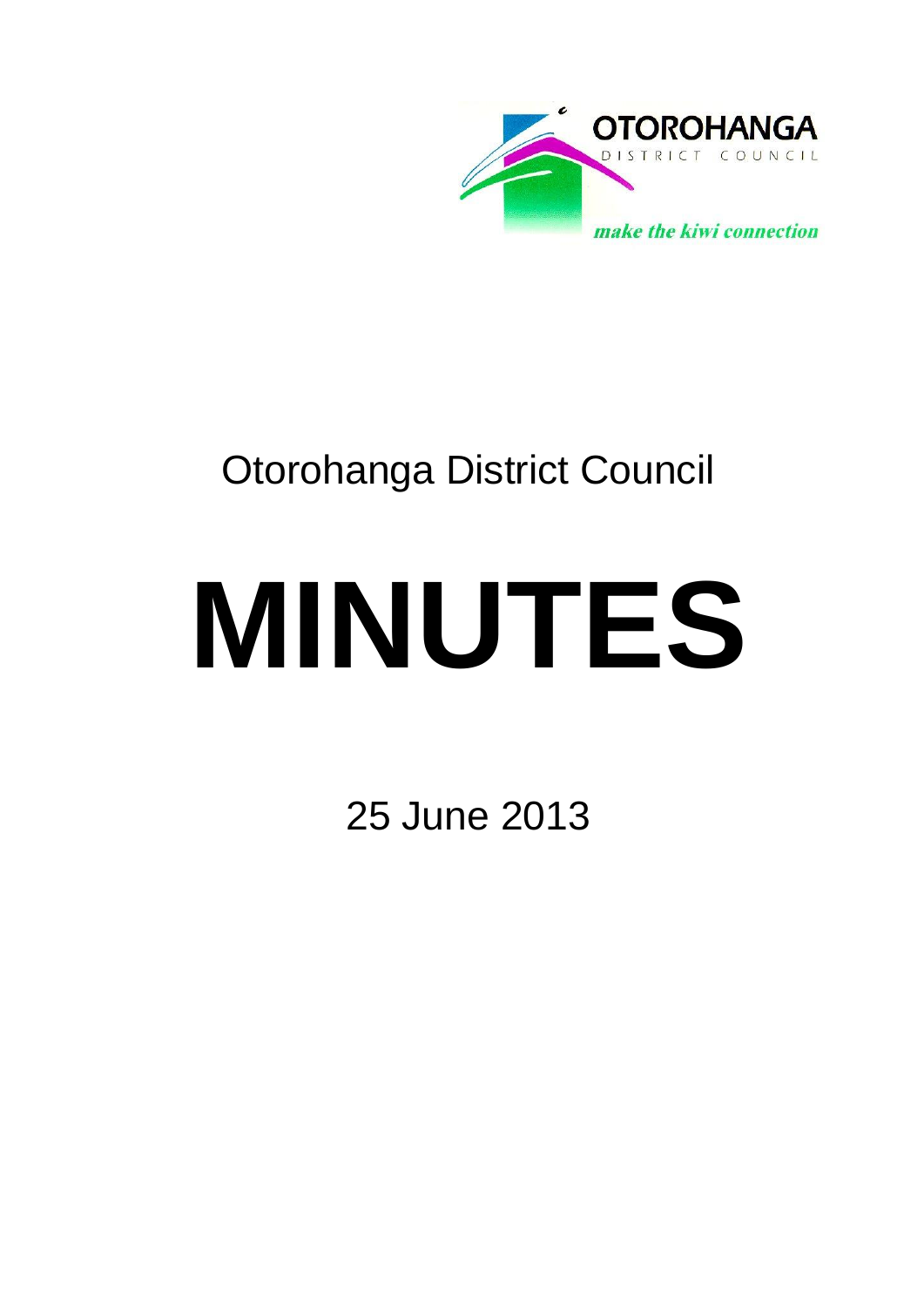# **OTOROHANGA DISTRICT COUNCIL**

25 June 2013

Minutes of an ordinary meeting of the Otorohanga District Council held in the Council Chambers, Maniapoto St, Otorohanga on Tuesday 25 June 2013 commencing at 10.07am.

# **MINUTES**

Minutes are unconfirmed and subject to amendment at the next meeting of Council.

#### **ORDER OF BUSINESS:**

| <b>ITEM</b>                                       | <b>PRECIS</b>                                                                                                                                                                         |                                           |  |  |  |
|---------------------------------------------------|---------------------------------------------------------------------------------------------------------------------------------------------------------------------------------------|-------------------------------------------|--|--|--|
|                                                   |                                                                                                                                                                                       |                                           |  |  |  |
|                                                   |                                                                                                                                                                                       | <b>PAGE</b><br>1<br>1<br>1<br>7<br>7<br>9 |  |  |  |
| IN ATTENDANCE                                     | KAWHIA COMMUNITY BOARD MINUTES 24 MAY 2013<br>2013/14 RATES RESOLUTION<br>APPLICATION FOR TEMPORARY ROAD CLOSURE - TARGA NEW ZEALAND<br>2013<br>ODC MATTERS REFERRED FROM 4 JUNE 2013 |                                           |  |  |  |
| <b>APOLOGIES</b>                                  | <b>PRESENT</b><br>10                                                                                                                                                                  |                                           |  |  |  |
| <b>ITEMS TO BE CONSIDERED IN GENERAL BUSINESS</b> |                                                                                                                                                                                       |                                           |  |  |  |
| CONFIRAMTION OF MINUTES - 4 JUNE 2013             |                                                                                                                                                                                       |                                           |  |  |  |
| <b>REPORTS</b>                                    |                                                                                                                                                                                       |                                           |  |  |  |
| Item $363$                                        |                                                                                                                                                                                       |                                           |  |  |  |
| Item 364                                          |                                                                                                                                                                                       |                                           |  |  |  |
| Item 365                                          |                                                                                                                                                                                       |                                           |  |  |  |
| Item $366$                                        |                                                                                                                                                                                       |                                           |  |  |  |
| <b>GENERAL</b>                                    |                                                                                                                                                                                       |                                           |  |  |  |
| <b>MEETING CLOSURE</b>                            |                                                                                                                                                                                       |                                           |  |  |  |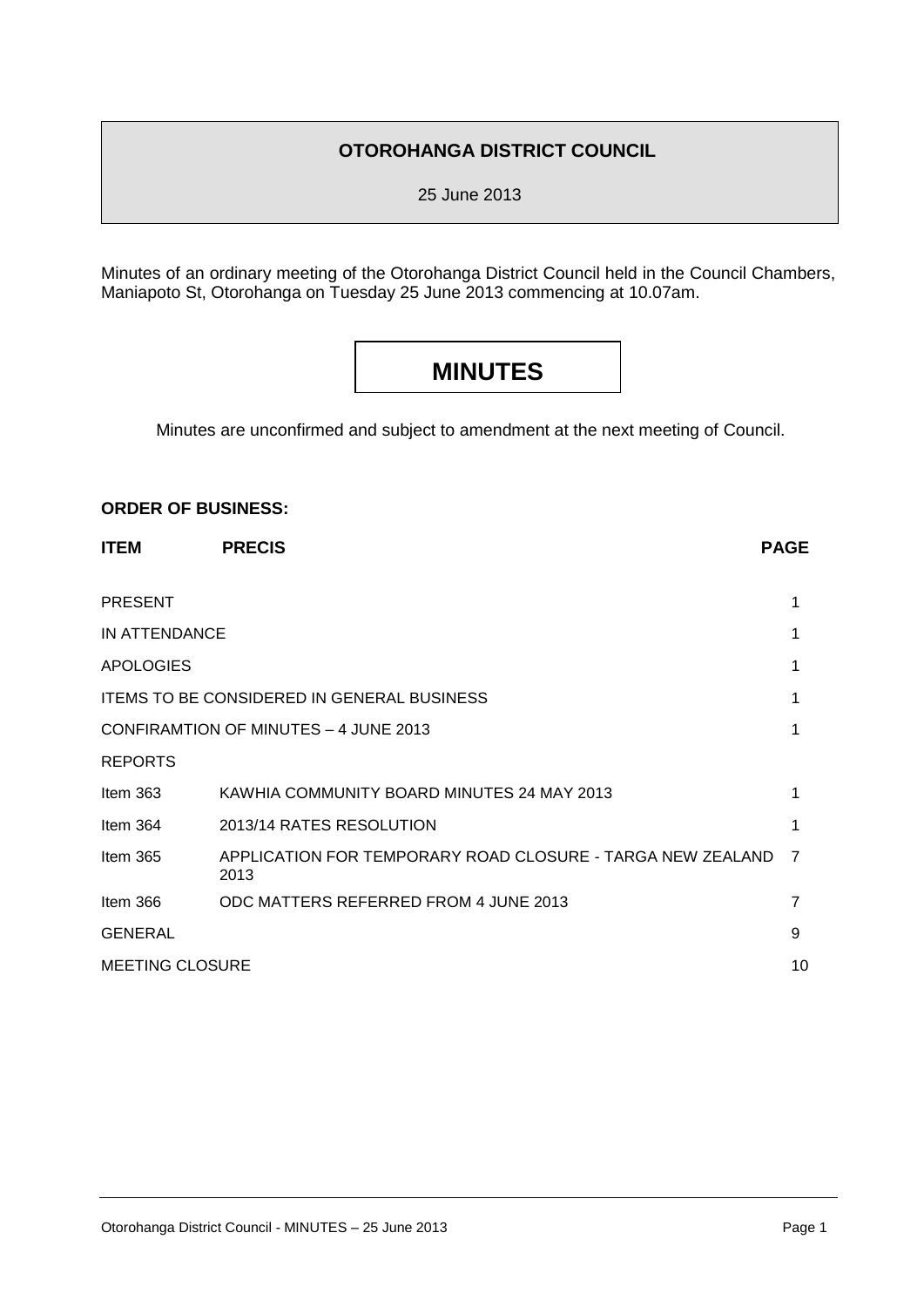# **PRESENT**

Mr DF Williams (Mayor), Crs MM Baxter, S Blackler, RM Johnson, AG Ormsby, KM Phillips and RJ Prescott.

#### **IN ATTENDANCE**

Messrs DC Clibbery (Chief Executive & Engineering Manager), GD Bunn (Finance & Administration Manager), Brendan O'Callaghan (District Accountant) and CA Tutty (Governance Supervisor).

#### **OPENING PRAYER**

Cr Johnson read the Opening Prayer.

#### **APOLOGY**

**Resolved** that the apology received from Cr D Pilkington, be sustained.

#### **Cr Prescott / Cr Blackler**

#### **CONFIRMATION OF MINUTES – 4 JUNE 2013**

Cr Phillips referred to page 8, Staff Submission to the Annual Plan, in particular item 4 and advised that this should read 'Increase the Civil Defence budget by \$17,000.'

**Resolved** that the minutes of the meeting of the Otorohanga District Council held on 4 June 2013, as amended, be approved as a true and correct record of that meeting.

#### **Cr Phillips / Cr Baxter**

#### **ODC MINUTES 14 MAY 2013**

Cr Baxter referred to an item regarding the Honikiwi Hall in particular with reference to introducing a \$20 rate levy in order to carry out improvements to the hall. It is noted in the minutes that this was not approved. He said since that time it has been ascertained that discussion was held on the proposal but the matter deferred.

# **REPORTS**

#### **Item 363 KAWHIA COMMUNITY BOARD MINUTES - 24 MAY 2013**

#### **Resolved**

That the minutes of the meeting of the Kawhia Community Board held on 24 May 2013 be received.

## **Cr Baxter / Cr Ormsby**

#### **Item 364 2013/14 RATES RESOLUTION**

#### **Discussion**

The Finance & Administration Manager presented the proposed 2013/14 rates resolution and informed Members of the following changes –

- 1. 6. Targeted Rates, e. District Halls, the rate in the dollar for Arohena should be 0.0005.
- 2. 8. Otorohanga Community (b) A Uniform Targeted Rate of \$271.74 not \$312.50.
- 3. 10. i. Otorohanga Community (c) The minimum charge of \$312.50 per annum be changed to \$271.74.
- 4. Page 7, paragraph 3, 2012/13 be corrected to read 2013/14.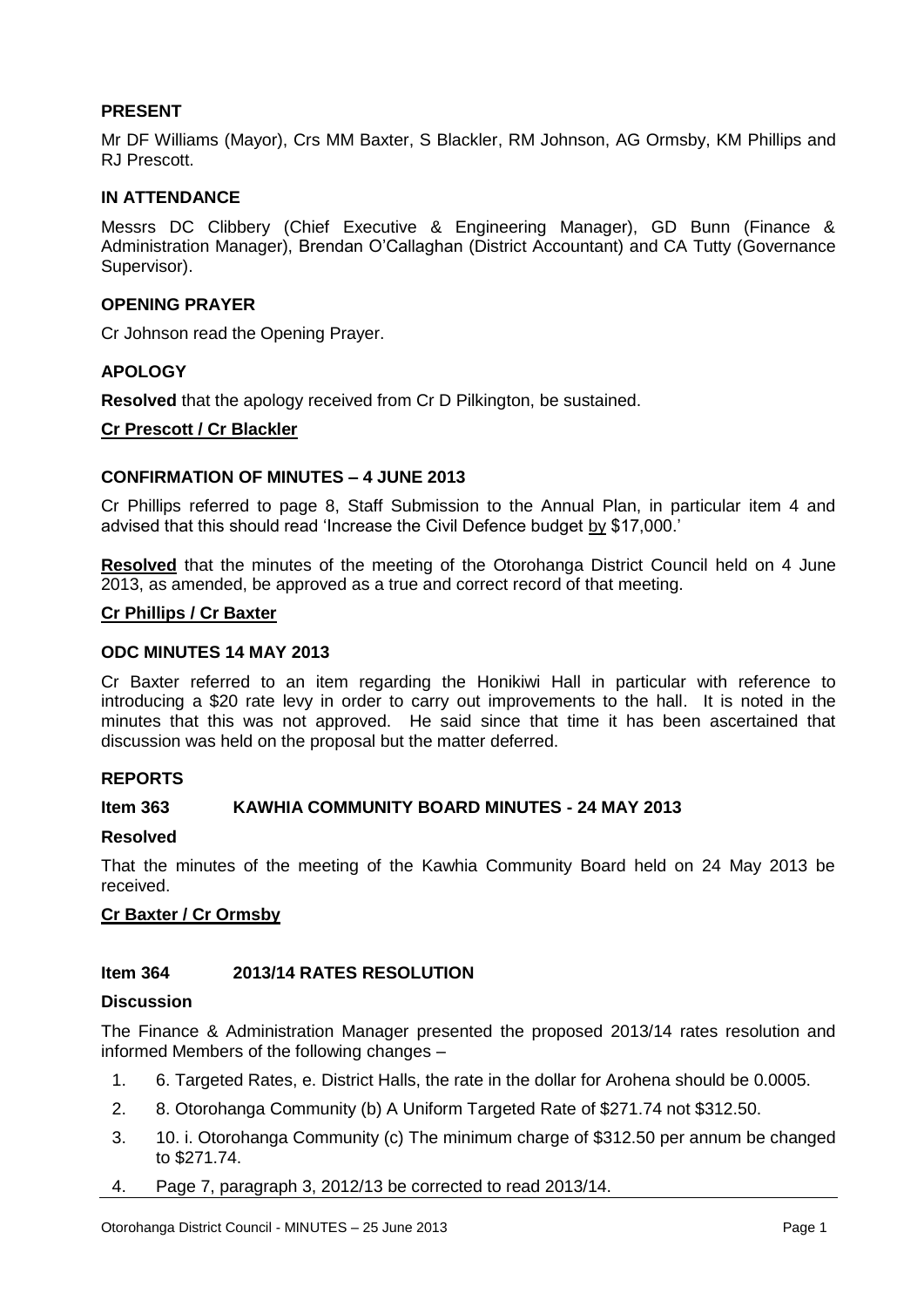# **Resolved**

That pursuant to the Local Government (Rating) Act 2002 the rates as outlined in the separate schedule for the year 1 July 2013 to 30 June 2014 be set in accordance with the relevant provisions of the Long Term Plan and Funding Impact Statement.

All rates and amounts are plus GST at the prevailing rate. (The prevailing rate is currently 15%)

- 1. Otorohanga District
- a. General Rate

A General Rate of 0.05826 cents in the dollar on the Capital Value of all rateable land within the District of Otorohanga.

b. Uniform Annual General Charge

A Uniform Annual General Charge of \$336.66 on every separate rating unit within the District of Otorohanga.

(The total general rate and Uniform Annual General Charge are estimated to produce \$3,501,900 and this revenue will be used for the following purposes: Network Services, Community Services, Regulatory Services, Governance and Leadership and Community Development).

2. Otorohanga Rural

#### **a. Rural Targeted Rate**

A Targeted Rate of 0.00218 cents in the dollar on the Capital Value of all rateable land within the District of Otorohanga with the exception of the Otorohanga Community and Kawhia Community areas.

#### **b. Separate Uniform Targeted Rate**

A Uniform Targeted Rate of \$112.45 on every separate rating unit within the District of Otorohanga with the exception of the Otorohanga and Kawhia Community areas.

(These rates are estimated to produce \$315,323 and this revenue will be used for the following purposes: Network Services, Community Services and Regulatory Services).

#### 3. Otorohanga Community

#### **a. Otorohanga Community Targeted Rate**

A Targeted Rate levied on the Capital Value of all rateable land within the Community of Otorohanga on a differential basis as follows:

- i. Differential Rating Area No.  $1 0.09709$  cents in the dollar estimated to produce revenue of \$83,413.
- ii. Differential Rating Area No.  $2 0.03884$  cents in the dollar estimated to produce revenue of \$99,998.

## **b. Otorohanga Community Uniform Targeted Rate**

A Separate Uniform Targeted Rate of \$182.73 on each separate rating unit within the Community of Otorohanga.

(These rates are estimated to produce \$424,072 and this revenue will be used for the following purposes: Network Services, Governance and Leadership and Community Services).

4. Kawhia Community

# **a. Kawhia Community Targeted Rate**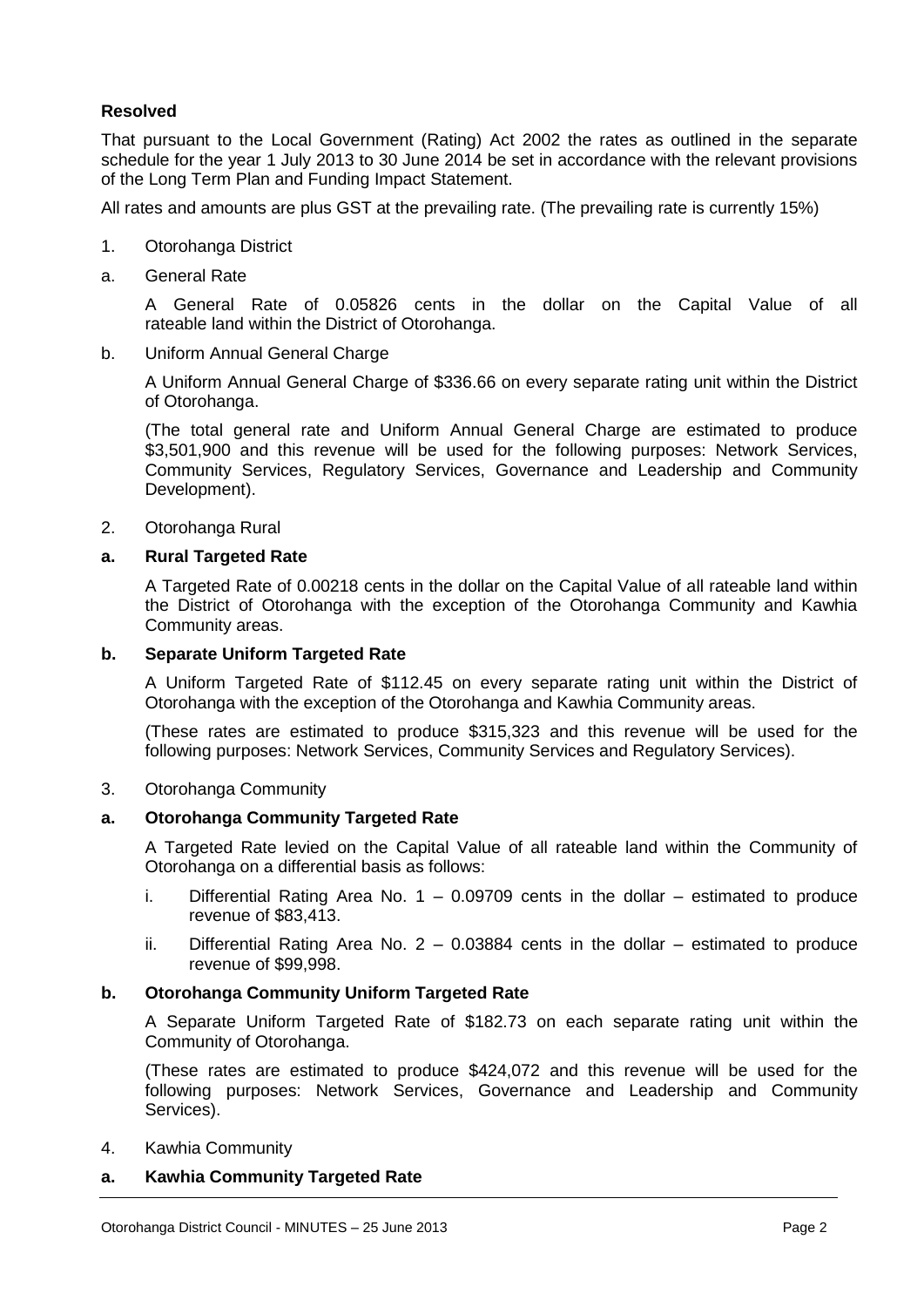A Targeted Rate of 0.04327 cents in the dollar levied on the Capital Value of all rateable land within the Community of Kawhia.

#### **b. Kawhia Community Uniform Targeted Rate**

A Uniform Targeted Rate of \$76.49 on each separate rating unit within the Community of Kawhia.

(These rates are estimated to produce \$121,288 and this revenue will be used for the following purposes: Network Services, Community Services and Governance and Leadership).

#### 5. Targeted Loan Rates

#### **a. Otorohanga Sewage Treatment**

A Targeted Loan Rate levied on the Capital Value of all rateable land within the Community of Otorohanga on a differential basis as follows:

- i. Differential Rating Area No.1  $-$  0.07379 cents in the dollar  $-$  estimated to produce revenue of \$51,921.
- ii. Differential Rating Area No.2 0.02951 cents in the dollar estimated to produce revenue of \$72,226.

(This rate is estimated to produce \$124,147 for the purpose of paying Sewage Treatment and Reticulation Loan Charges).

#### **b. Otorohanga Water Supply**

A Targeted Loan Rate levied on the Capital Value of all rateable land within the Community of Otorohanga on a differential basis as follows:

- i. Differential Rating Area No.1  $-$  0.02157 cents in the dollar  $-$  estimated to produce revenue of \$15,331.
- ii. Differential Rating Area No.2  $-$  0.00863 cents in the dollar  $-$  estimated to produce revenue of \$22,220.

(This rate is estimated to produce \$37,551 for the purpose of paying Water Supply Loan Charges).

#### **c. Kawhia Water Supply**

A Targeted Loan Rate of 0.01710 cents in the dollar on the Capital Value of all rateable land within the Community of Kawhia.

(This rate is estimated to produce \$21,348 for the purpose of paying Water Supply Loan Charges).

#### **d. Arohena Rural Water Supply**

A Targeted Loan Rate of 0.01059 cents in the dollar on the Capital Value of all rateable land within the Arohena Water Supply Area.

(This rate is estimated to produce \$12,459 for the purpose of paying Water Supply Loan Charges).

#### **e. Aotea Erosion Protection**

A Uniform Targeted Loan Rate of \$553.08 on each separate rating unit within the Aotea Community.

(This rate is estimated to produce \$14,380 for the purpose of paying Loan Charges).

#### 6. Targeted Rates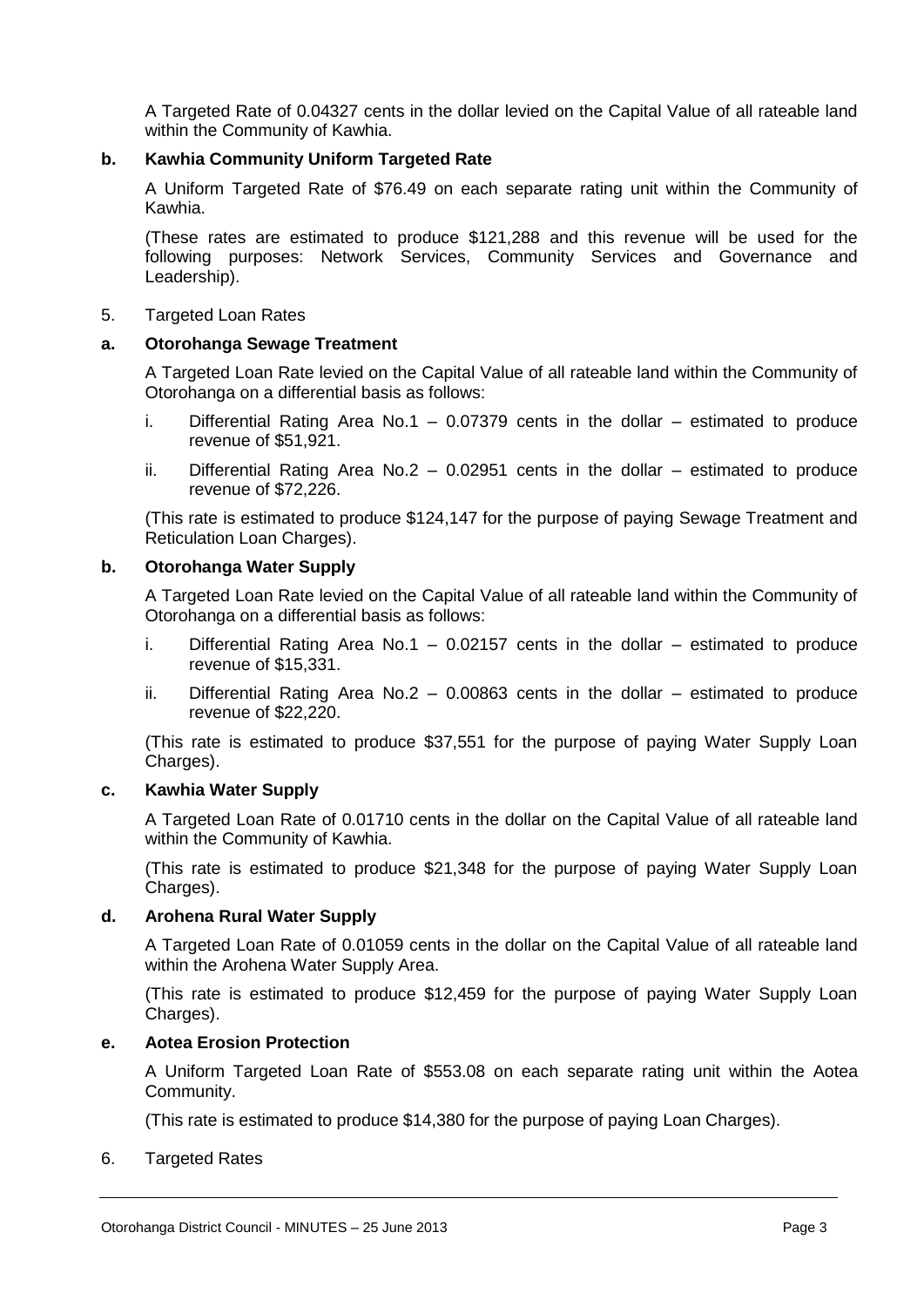# **a. Roading**

- i. A Targeted Rate of 0.10150 cents in the dollar levied on the Capital Value of all rateable land within the District of Otorohanga.
- ii. A Uniform Targeted Rate of \$249.61 on each separate rating unit within the District of Otorohanga.

(These rates are estimated to produce \$4,704,020 and this revenue will be used for Roading).

#### **b. Security Patrol**

i. A Targeted Rate of 0.07745 cents in the dollar on the Capital Value of all rateable land within the "Security Patrol Area" (formerly Differential Rating Area No 1) in the Community of Otorohanga.

A Uniform Targeted Rate of \$352.13 on each separate rating unit within the "Security Patrol Area" (formerly Differential Rating Area No 1) in the Community of Otorohanga.

(This rate is estimated to produce \$73,243 for the purpose of funding a Security Patrol Service in a defined area of the Otorohanga Community.

#### **c. Otorohanga CBD Development Rate**

- i. A Targeted Rate of 0.01010 cents in the dollar on the Capital Value of all rateable properties within the Otorohanga Commercial Area (differential Rating Area No 1).
- ii. A Uniform Targeted Rate of \$136.49 on each separate rating unit within the Otorohanga Commercial Area (Differential Rating Area No 1).

(This rate is estimated to produce \$29,284 for the purpose of funding services specific to the Otorohanga Commercial area)

#### **d. Aotea Erosion Targeted Rate**

i. A Uniform Targeted Rate of \$91.46 on each separate rating unit within the Aotea Community.

(This rate is estimated to produce \$15,000 and this revenue will be used for the following purposes: maintenance costs relating to the Aotea Seawall).

## **e. District Halls**

Targeted Hall rates as follows:

| <b>HALL SEPARATE</b><br><b>RATING DISTRICT</b> | <b>RATE IN \$</b> | <b>RATING</b><br><b>SYSTEM</b> | <b>UNIFORM</b><br><b>ANNUAL</b><br><b>CHARGE</b> | <b>EST. RATE LEVY</b> |
|------------------------------------------------|-------------------|--------------------------------|--------------------------------------------------|-----------------------|
| Arohena                                        | 0.0005            | Capital<br>Value               | \$45.00                                          | 3,624                 |
| Kio Kio                                        | 0.0009            | Capital<br>Value               | \$20.00                                          | 6,211                 |
| <b>Tokanui Crossroads</b>                      |                   | Capital<br>Value               | \$20.00                                          | 3,520                 |
| Puketotara/ Ngutunui  0.0003                   |                   | Capital<br>Value               | \$9.00                                           | 3,128                 |
| Maihiihi                                       | 0.0017            | Capital<br>Value               |                                                  | 2,147                 |
| Otewa                                          |                   | Capital<br>Value               | \$18.00                                          | 2,304                 |
| Honikiwi                                       | 0.0013            | Capital<br>Value               |                                                  | 1,592                 |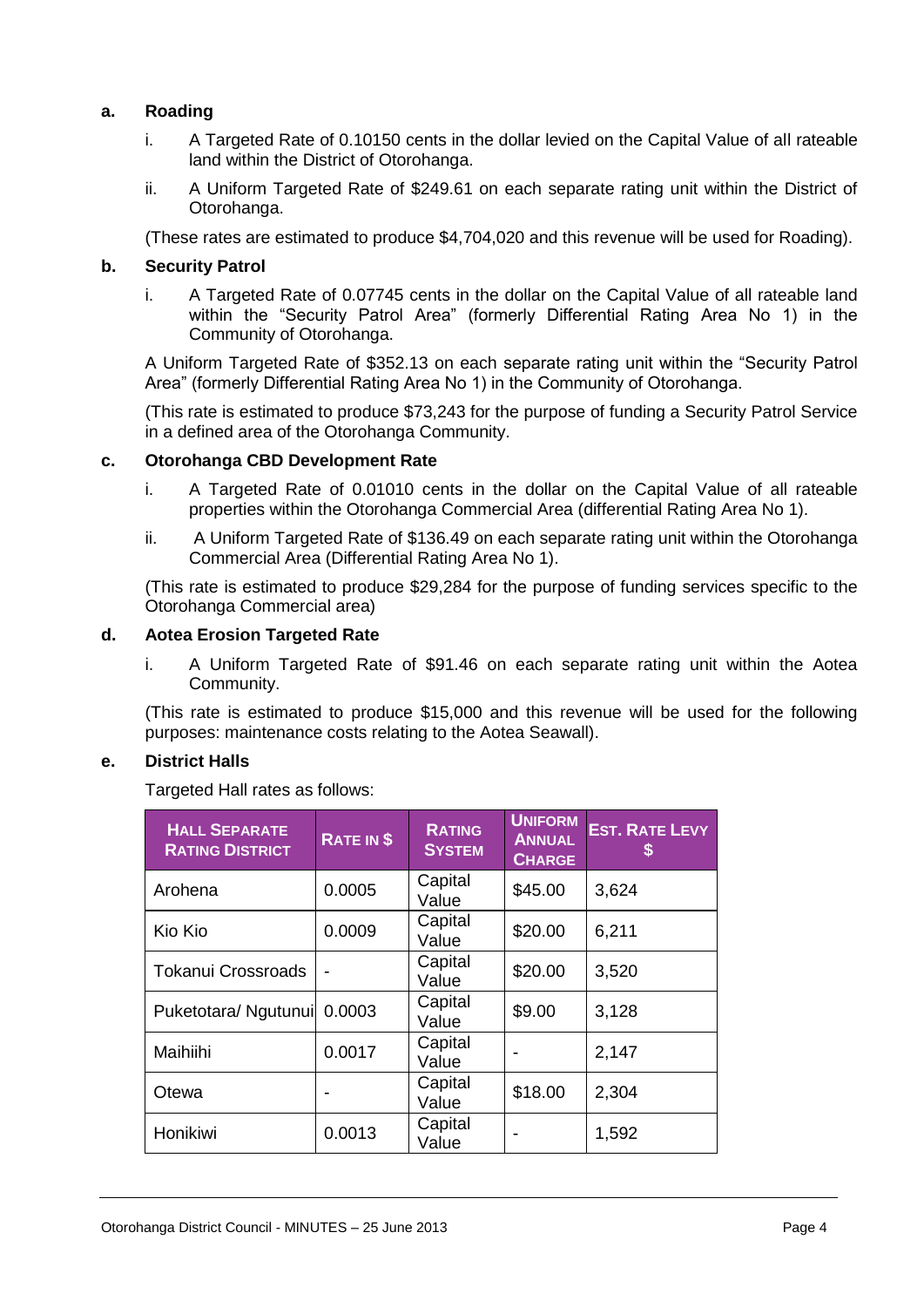(These rates are estimated to produce \$22,526 for the purpose of maintenance, operation, renovation and extension of the respective Halls).

#### 7. Targeted Refuse Rates

#### **Otorohanga Community**

A Uniform Targeted Rate for Refuse Collection and Disposal of \$109.41 in respect of each separately used or inhabited part of a rating unit in the Otorohanga Refuse Collection area.

(This rate is estimated to produce \$147,808 for the purpose of financing the Otorohanga Refuse Collection and Disposal costs).

#### **Kawhia Community**

a. A Uniform Targeted Rate for Refuse Collection and Disposal of \$221.74 in respect of each separately used or inhabited part of a rating unit in the Community of Kawhia.

(This rate is estimated to produce \$116,858 for the purpose of financing the Kawhia Community Refuse Collection and Disposal costs).

#### 8. Targeted Water Rates

#### **Otorohanga Community**

- a. A Uniform Targeted Rate of \$257.76 on every separately used or inhabited part of a rating unit within the Community of Otorohanga which receives an ordinary supply of water from the Otorohanga Community Water Supply.
- b. A Uniform Targeted Rate of \$271.74 on every separately used or inhabited part of a rating unit located outside the Community of Otorohanga which receives an ordinary supply of water from the Otorohanga Community Water Supply.

(These rates are estimated to produce \$352,319 for the purpose of contributing to the costs of operating the Otorohanga Community Water Supply).

#### **Kawhia Community**

c. A Uniform Targeted Rate of \$349.97 on every separately used or inhabited part of a rating unit, which receives an ordinary supply of water within the Community of Kawhia.

(This rate is estimated to produce \$147,335 for the purpose of contributing to the costs of operating the Kawhia Community Water Supply).

9. Targeted Sewerage Rates

A Uniform Targeted Rate of \$268.91 for the first water closet or urinal and \$0 for the second to fourth, \$44.44 for subsequent closets or urinals, on every separately used or inhabited part of a rating unit connected, either directly or through a private drain to the Otorohanga Community Sewerage Scheme.

(This rate is estimated to produce \$357,912 for the purpose of financing the costs of operating the Otorohanga Community Sewerage Scheme).

#### 10. Targeted Rates for Extraordinary Water Supply

#### **i. Otorohanga Community**

- a. Each rateable separate rating unit within the Otorohanga Community on a metered supply to receive a free allowance of 220 cubic metres per annum with excess consumption charged at 57 cents per cubic metre.
- b. Each non-rateable separate rating unit within the Otorohanga Community to pay a charge of \$257.76 per annum and those on a metered supply 76 cents per cubic metre with a minimum charge of \$178.25 per annum.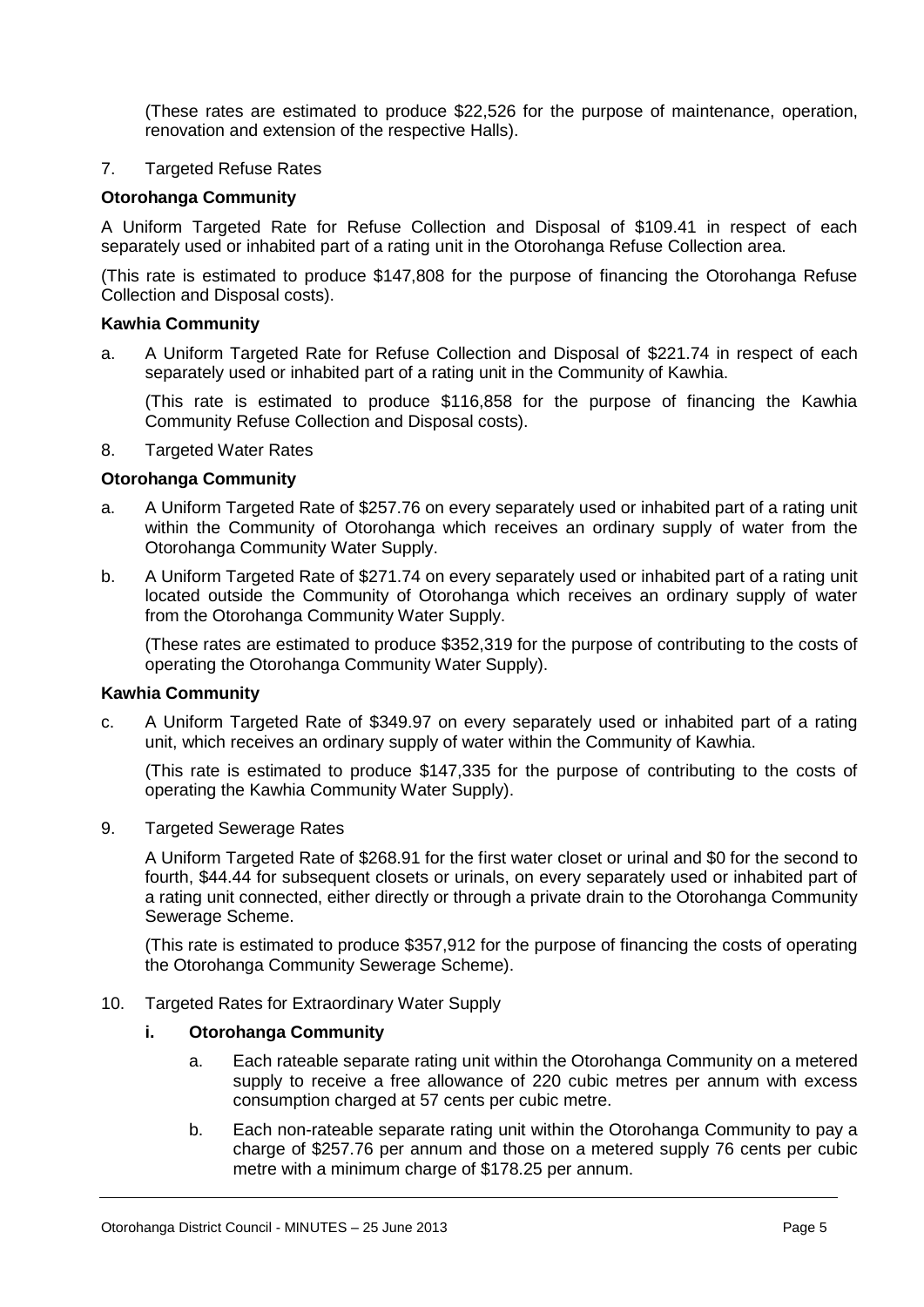- c. Each separate rating unit whether rateable or non-rateable outside the Otorohanga Community on a metered supply 76 cents per cubic metre with a minimum charge of \$271.74 per annum.
- d. In addition to the above charges each separate rating unit whether rateable or non-rateable receiving an extraordinary supply from the Otorohanga Community Water Supply \$102.22 per meter.

#### **ii. Kawhia Community**

- a. Each separate rating unit whether rateable or non-rateable in the Kawhia Community on a metered supply to receive a free allowance of 220 cubic metres per annum with excess consumption charged at \$1.01 cents per cubic metre.
- b. Each separate rating unit whether rateable or non-rateable outside the Kawhia Community on a metered supply - \$1.17 cents per cubic metre with a minimum charge of \$349.97 per annum.
- c. In addition to the above charges each separate rating unit whether rateable or non-rateable receiving an extraordinary supply from the Kawhia Community Water Supply \$102.22 per meter.
- d. In addition to the above charges each separate rating unit meeting the criteria for Peak Season Metered Water Charges will be charged a rate of \$10.22 per cubic metre for water usage between the period of 20 December and 20 February each year.

#### **iii. Rural Water Supplies**

- a. Each separate rating unit whether rateable or non-rateable within the Arohena Rural Water Supply Area on a metered supply – 40 cents per cubic metre plus an availability charge of \$369.57 per meter per annum.
- b. Each separate rating unit whether rateable or non-rateable within the Ranginui Rural Water Supply Area on a metered supply – 35cents per cubic metre, plus an availability charge of \$1,800 for the first meter, with no charge for additional meters per customer per annum.
- c. Each separate rating unit whether rateable or non-rateable within the Tihiroa Rural Water Supply area on a metered supply – 73 cents per cubic metre plus an availability charge of \$391.30 per meter per annum.
- d. Each separate rating unit whether rateable or non-rateable within the Waipa Rural Water Supply Area on a metered supply - 51 cents per cubic metre plus an availability charge of \$86.96 per meter per annum.

**And that** with the exception of water by meter charges, council charge the rates to the 2013/2014 year by way of two instalments. Each instalment to be paid on or before the due dates set out below. Any rates paid after the due date to become liable for the penalties as set out below.

11. Instalments

The above rates and charges will be payable in two equal instalments due on 2 August 2013 and 3 January 2014 at the Council Office, Maniapoto Street, Otorohanga.

**And that** pursuant to sections 57 and 58 of the act, council impose the following penalties.

- 12. Additional Charges
	- a. An additional charge of 10% will be added to all rates levied and due for the 2013/14 year that remain unpaid after 30 August 2013 and 31 January 2014.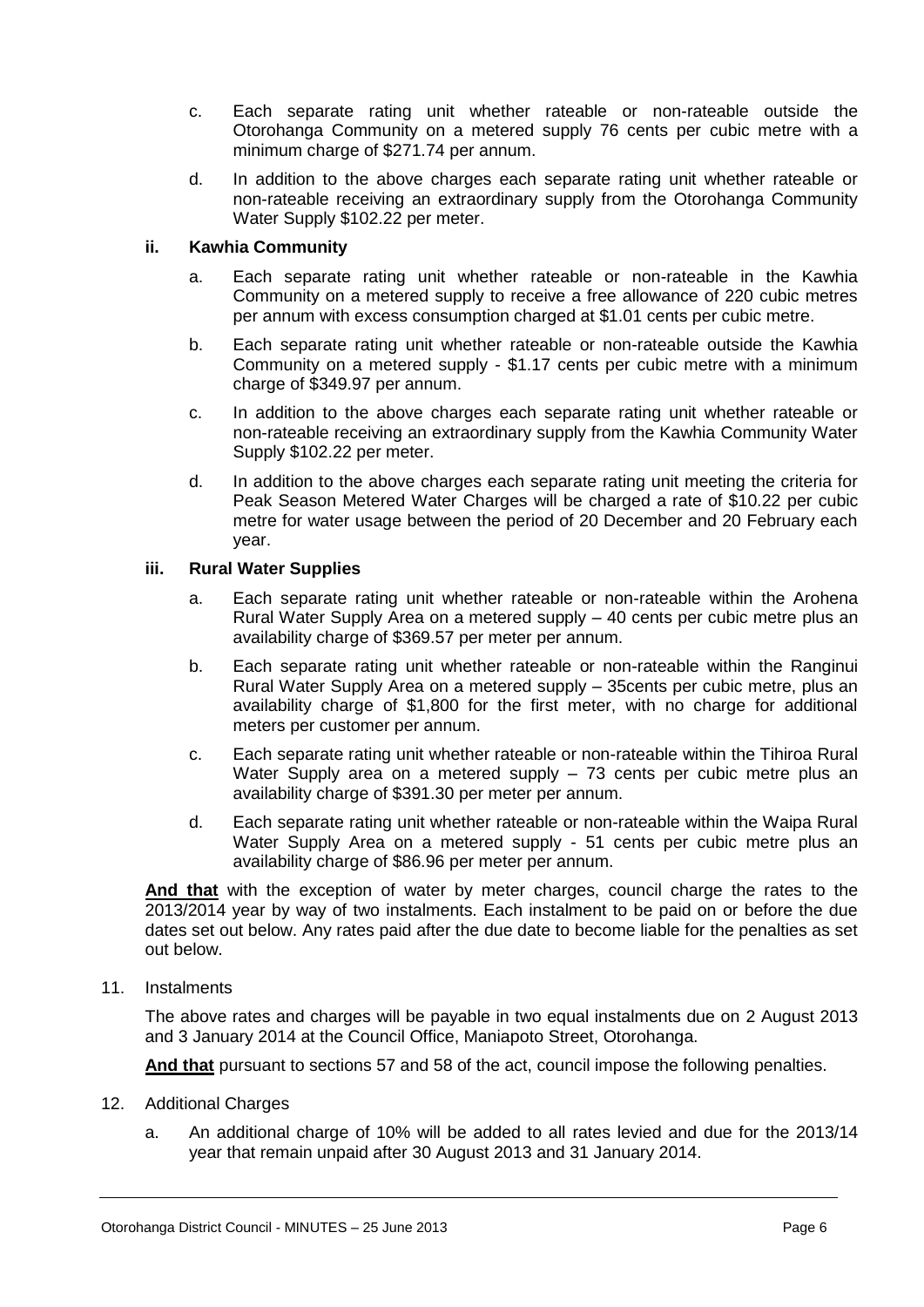- b. A further additional charge of 10% will be added to all rates that have been levied in any financial year previous to 1 July 2013 and which remain unpaid on 1 July 2013.
- c. A further additional charge of 10% will be added to all rates to which an additional charge has been added under 12(b) and which remain unpaid on 1 January 2014.

**And that** water meters be read on a six-month cycle and the accounts become payable on the  $20<sup>th</sup>$  of the month following the issue of the invoice;

**And that** an additional charge of 5% will be added to all water charges levied after 1 July 2013 that remain unpaid after the end of the month in which they are payable.

#### **His Worship / Cr Blackler**

#### **Item 365 APPLICATION FOR TEMPORARY ROAD CLOSURE – TARGA NEW ZEALAND 2013**

#### **Discussion**

The Engineering Manager summarised the Engineering Support Officers report advising that an application has been received from Club Targa Inc for the closure of various roads within the Otorohanga District to enable the Targa NZ 2013 event and associated activities to proceed.

#### **Resolved**

That approval is granted for the following road closures, including 50 metres of each adjoining road, from where it intersects with the road being applied for:

Purpose: Targa New Zealand 2013

Date: Thursday 31 October 2013

Details of Closure: **Stage – Turitea**

**TURITEA ROAD** – starting from outside house No. 40 at 400 metres from its intersection with SH31 (Kawhia Road), to its intersection with Honikiwi Road.

**HONIKIWI ROAD** – from its intersection with Turitea Road, to its intersection with Mangamahoe Road.

**MANGAMAHOE ROAD** – from its intersection with Honikiwi Road to finish at house number 24 at 240 metres from its intersection with SH39.

Includes intersections with Bromley Road (no exit) and Te Raumauku Road (no exit).

**Period of Closure:** 11.15am to 3.15pm

#### **Stage – Otewa**

**PUKETAWAI ROAD** – starting from outside house No. 11, at 110 metres from its intersection with Old Te Kuiti Road, to its intersection with Whawharua Road.

**WHAWHARUA ROAD** – from its intersection with Puketawai Road, to its intersection with Mangawhero and Tahaia Roads.

**TAHAIA ROAD** – from its intersection with Whawharua and Mangawhero Roads, to its intersection with Otewa Road.

**OTEWA ROAD** – from its intersection with Tahaia Road, to its intersection with Barber Road.

**BARBER ROAD** – from its intersection with Otewa Road to the district boundary.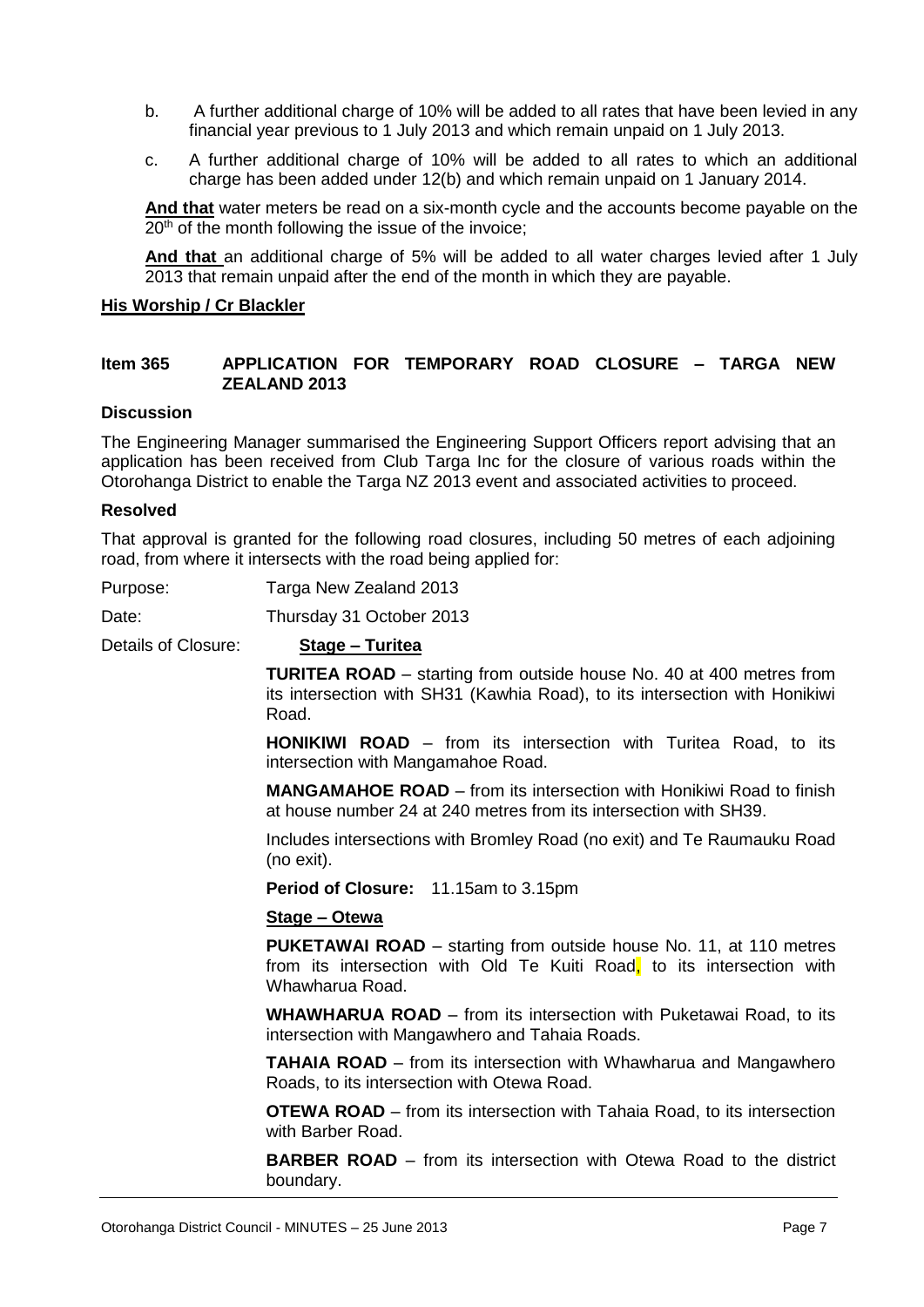Includes intersections with Smith Road, Veale Road, Bush Road and Shank Road.

#### **Period of Closure:** 12.35pm to 3.35pm

With the following conditions imposed:

- 1. Persons will be allowed through in the event of an emergency.
- 2. Club Targa Inc is to pay an application fee of \$400.00 towards administration of the road closure to Otorohanga District Council.
- 3. Club Targa Inc is to pay for all advertising costs in appropriate newspapers. Public notice advertisements are to be published in the Waitomo News.
- 4. Club Targa Inc is responsible for obtaining public liability insurance (and paying the cost thereof) to a minimum value of \$2,000,000. This is required to indemnify Council against any damage to property or persons as a result of rally activities during the road closure period.
- 5. Club Targa Inc is to comply with the objection provisions contained in the Transport (Vehicular Traffic Road Closure) Regulations 1965.
- 6. Club Targa Inc is to liaise, and provide evidence of liaison with all operators and businesses that may be affected by the road closures.
- 7. Club Targa Inc is to consult with all residents of all properties on the roads intended to be closed and also residents on roads connecting with the roads intending to be closed, including any no exit roads. Mail drops to residents are also to be carried out. All mail drops to residents are to be approved by Council staff before distribution to residents commences and must include the date that objections close with Council. The subsequent mail drop is to be completed no later than ten full days before the proposed closures.
- 8. Club Targa Inc is solely responsible for signposting and policing of the roads to be closed, to ensure that only vehicles connected with the Rally have access to the road closure areas. This includes arranging the delivery, erection and staffing of all road closure barriers and the removal thereof after closures. All gates and entranceways are to be taped and tape is to be removed thereafter.
- 9. Signs advising of the road closures are to be erected at the start and end of the closed portions of roads and on each intersecting road two weeks prior to the road closure. All signs are to be removed immediately after the closure. A Club Targa representative is to meet with Council Engineering Staff regarding the required signs format, size, location and quantity of signs for approval before they are manufactured and erected.

## **Cr Baxter / Cr Johnson**

# **Item 366 ODC MATTERS REFERRED FROM 4 JUNE 2013**

#### **Discussion**

The Governance Supervisor took Members through Matters Referred.

# **KAWHIA LIBRARY – AOTEAROA PEOPLES NETWORK WIRELESS GATEWAY**

The Governance Supervisor, on behalf of Cr Pilkington, reported that this is still a 'work in progress'.

# **RANGINUI RURAL WATER SUPPLY**

The Finance & Administration Manager queried the need to call a special meeting of the Ranginui Rural Water Supply Committee to present information as to the Scheme's viability should the Ranginui Station withdraw from the Scheme. He suggested whether this could wait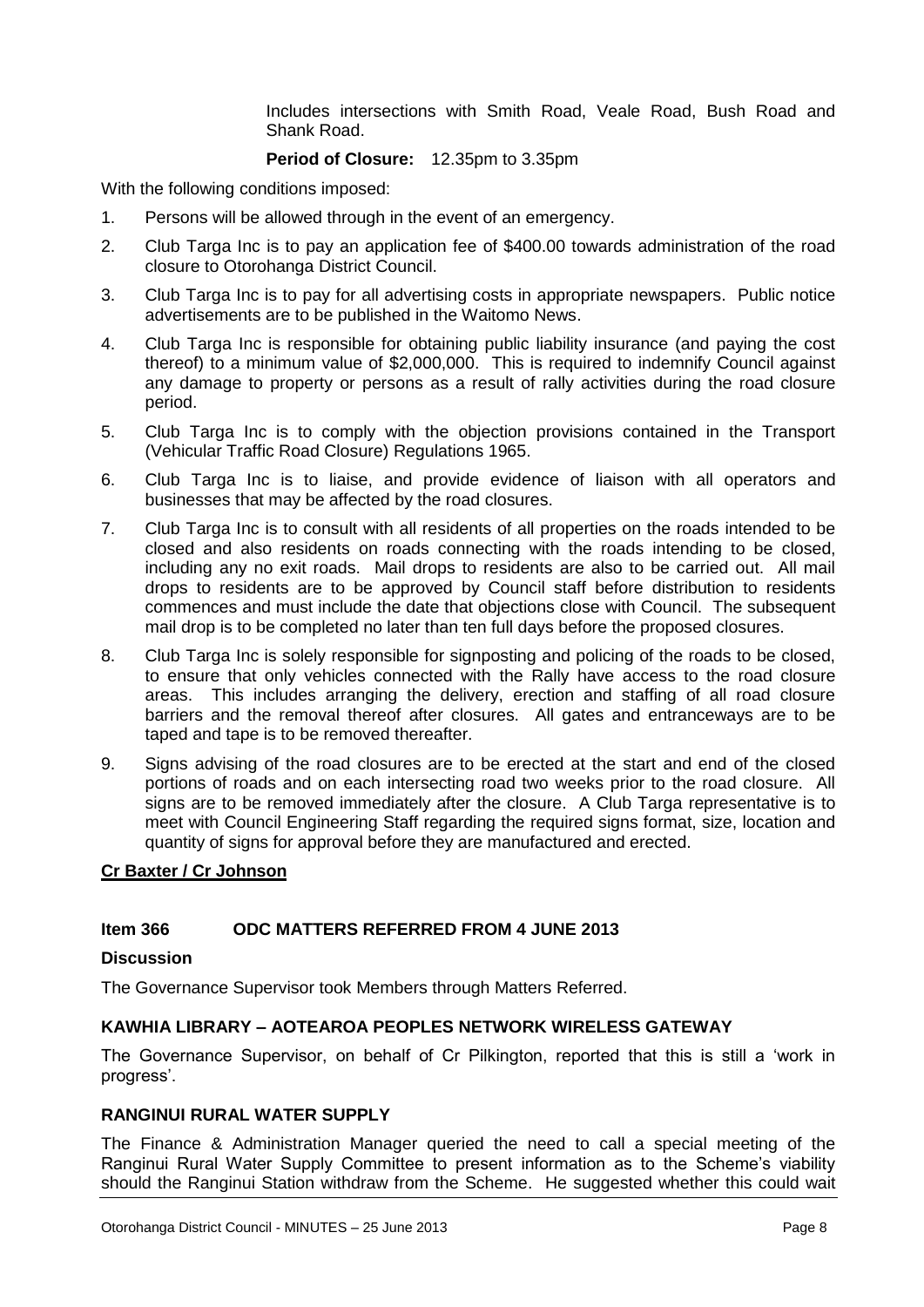until their annual meeting in early 2014. The Finance & Administration Manager reported that the Committee has already approved new water charges to be effective from 1 July 2013. The Engineering Manager suggested that the relevant information be provided to each individual Committee member. Accordingly it was agreed that the matter be deleted from Matters Referred.

#### **GENERAL**

## **RURAL SECTOR MEETING**

Cr Johnson reported on his first attendance at a Rural Sector meeting which he found to be very interesting and motivating to see other area leaders present.

Cr Johnson reported that Local Government had met with representatives of Central Government, the latter had indicated it has no appetite for unaffordable housing in Auckland. He said perhaps consideration will be given to raising interest rates in an attempt to curb rising prices.

Cr Johnson then referred to the FAR review currently being undertaken and advised that this is one of the hierarchy systems attempting to provide consistency between local Councils. He also reported that local Government is giving consideration to rebranding itself.

Cr Johnson reported that Central Government is looking at an electronic Building Consent system in an effort to help with the Christchurch situation. Data from this will be available to everybody. Discussion was also held on the RMA reform and Earthquake Prone buildings where Members were advised that the Government is not in favour of increasing the required degree of compliance with the code. His Worship stressed the need for consistency around the minimum requirements for older buildings to comply. Cr Johnson referred to a building initiative named 'Best Home', a concept being targeted at large housing companies and developers. He said the intention is to future proof homes and to provide a quicker Building Consent process.

Cr Johnson further reported that a presentation was also given on energy exploration in the Taranaki Basin. He informed Members that royalties from such activities do not come back to the local district.

#### **OTOROHANGA CEMETERY**

Cr Prescott reported on discussion he had had with a newspaper reporter regarding a staff report presented to a recent meeting of the Otorohanga Community Board on the shortage of burial plots at the Cemetery.

#### **ENTRANCE SIGN**

Cr Prescott informed staff that the entrance sign into the Otorohanga District at the bottom of the Te Kawa hill had fallen over.

#### **FARMERS FUNCTION**

Cr Ormsby reminded Members of the forthcoming 'Farmers Shout' at the Otorohanga Club. He said this is an event which brings the District's people together.

## **COUNCIL DEBT**

The District Accountant reported that Council's total debt is down by \$1,118,000 to \$12.06M.

#### **WAIKATO REGIONAL COUNCIL**

His Worship informed Members that Mr Vaughan Payne has recently been appointed the Regional Council's new Chief Executive Officer.